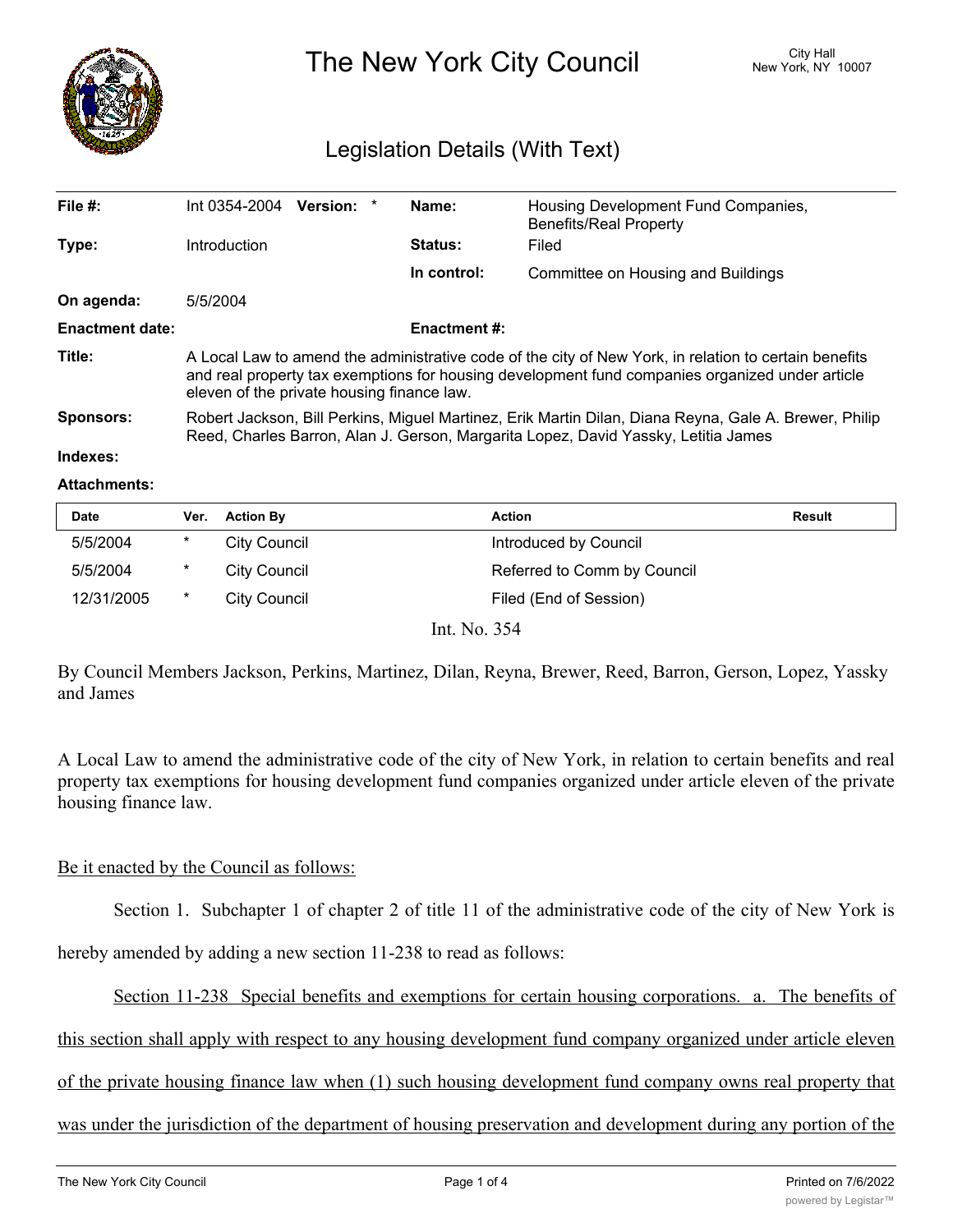period from January first, nineteen hundred eighty-eight through December thirty-first, nineteen hundred ninety -five prior to the transfer of title by the city; and

(2) such housing development fund company owned such real property on the effective date of this section; and

(3) such housing development fund company agrees to be subject to the oversight of the department of housing preservation and development, with the terms and the conditions of such obligation to be negotiated and agreed upon in writing, but which in no case shall be for less than five years.

The benefits of this section shall also apply to any housing development fund company organized under article eleven of the private housing finance law that is a successor in interest to a housing development fund company that met the requirements contained in this subdivision and provided that such succession is approved in writing by the department of housing preservation and development.

b. (1) Any real property owned by a housing development fund company that satisfies the criteria set forth in subdivision a of this section, other than commercial property, shall be exempt from the real property tax allocable to the residential portion of such real property that exceeds an assessed valuation equal to the amount calculated by multiplying two thousand five hundred dollars times the number of dwelling units in such real property. This tax exemption shall be effective only for as long as the housing development fund company is owned and operated in accordance with the requirements of article eleven of the private housing finance law. Such real property shall not be exempt from assessments made for local improvements.

(2) Any non-exempt portion of the assessed valuation of such real property attributable to the residential portion of the property owned by such housing development fund company shall be fully taxed at the applicable tax rate.

(3) The benefits of the tax exemption described in paragraph one of this subdivision may be revoked by the department of housing preservation and development if at any time such department determines that the real property owned by any housing development fund company organized under article eleven of the private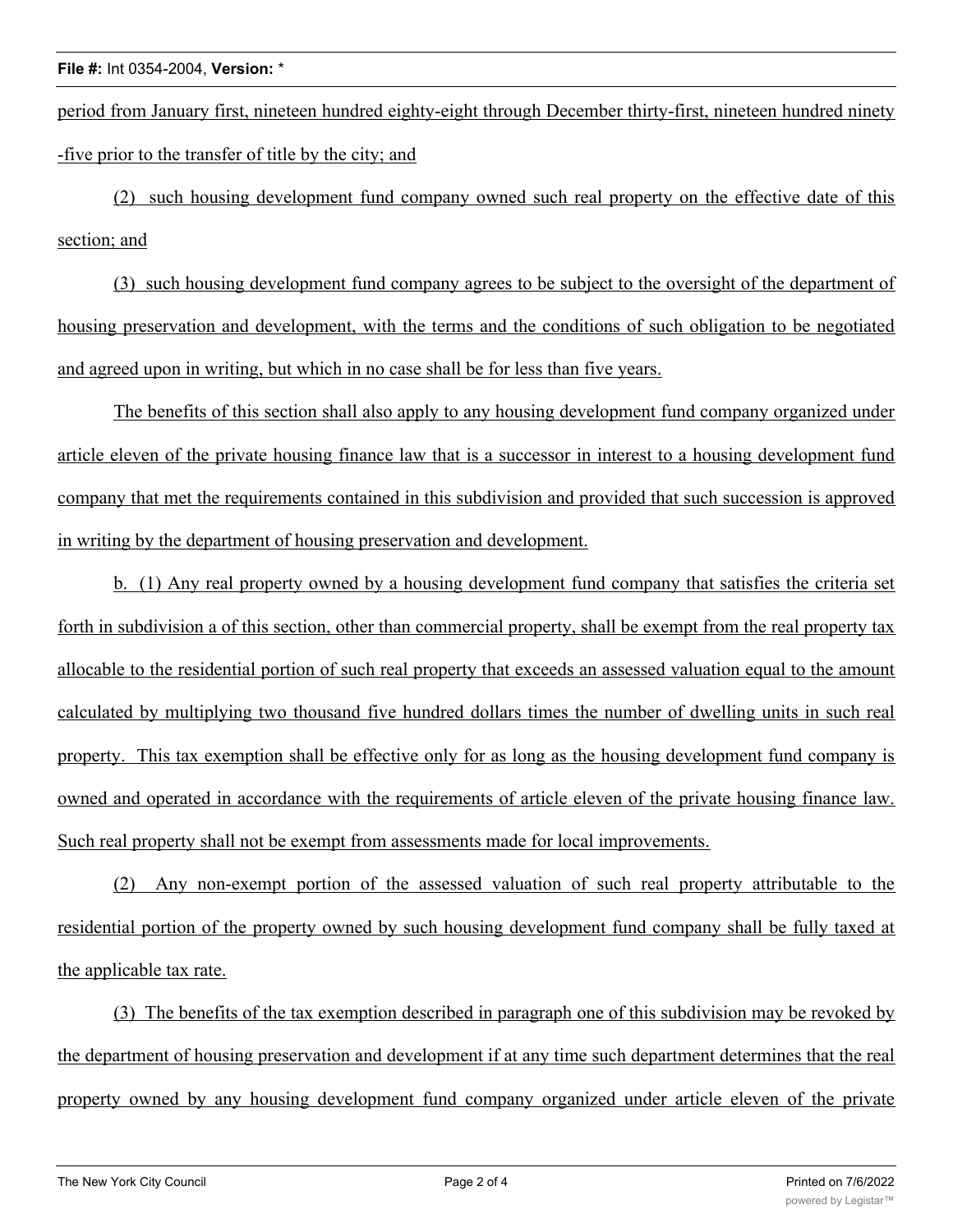# **File #:** Int 0354-2004, **Version:** \*

housing finance law is not owned and operated in accordance with such private housing finance law.

c. Any real property owned by a housing development fund company organized under article eleven of the private housing finance law (1) shall be subject to an interest rate on late payments of the real property tax imposed pursuant to subdivision b of this section limited to six percent per annum or the interest rate established pursuant to section 11-224 of this code, whichever is lower; and

(2) shall have the interest and penalties on late payments of real property taxes and the interest and penalties on city-held mortgages owed by such housing development fund company based on rates that were in effect prior to the date of enactment of this subdivision shall be cancelled whether or not such housing development fund company has entered into an installment agreement with the city of New York.

d. Any housing development fund company organized under article eleven of the private housing finance law that has contractual or other legal obligations that allocate forty percent of the profits on the resale of either the shares allocated to a dwelling unit within such real property, or the real property itself, to the city of New York that avails itself of the provisions of subdivision b of this section shall no longer be required to give such forty percent to the city of New York and shall instead receive, for a period of ten years from the effective date of this section, seventy-five percent of the profits on the resale of either the shares allocated to a dwelling unit within such real property or the real property itself, with the selling shareholder receiving the remaining twenty-five percent, to be immediately followed by an additional period of fifteen years during which time such housing development fund company shall receive fifty percent of the profits on the resale of either the shares allocated to a dwelling unit within such real property or the real property itself, so long as the income of the purchasers of such shares does not exceed one hundred and twenty percent of the median income for the city of New York.

Such housing development fund company shall include that the provisions of this subdivision in the bylaws of such housing development fund company and any proprietary lease between the housing development fund company and any shareholder.